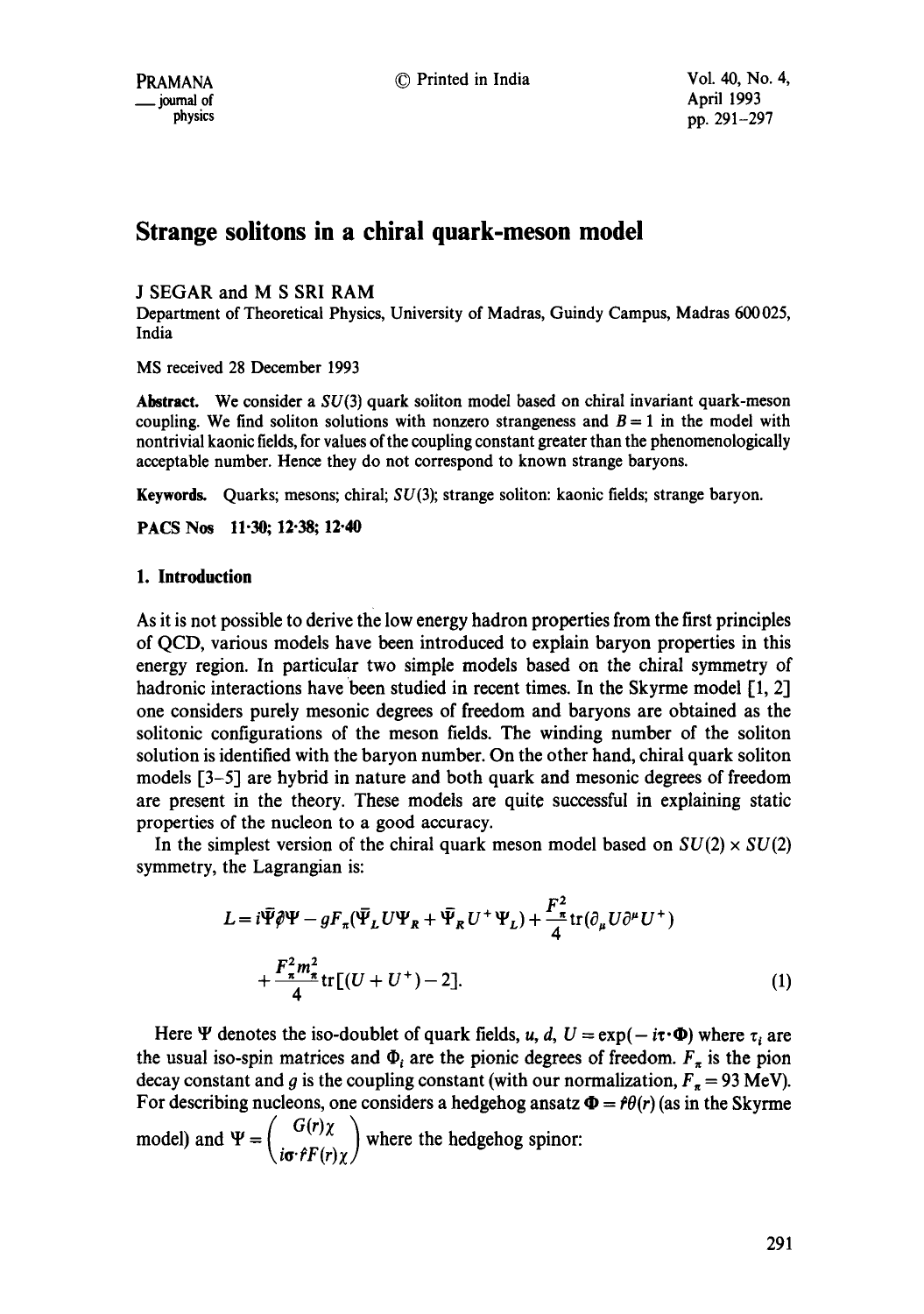*J Segar and M S Sri Ram* 

$$
\chi = \frac{1}{\sqrt{2}} \left( u \downarrow - d \uparrow \right) \tag{2}
$$

satisfies  $({\tau} + {\sigma})\gamma = 0$ .

Also  $\theta(0) = \pi$  and  $\theta(\infty) = 0$ . One considers a soliton solution of the Lagrangian with three quarks which will be identified with the nucleons after projecting to spin-isospin eigenstates. It is found that a good phenomenological fit is obtained for  $gF<sub>\pi</sub> = 500 \text{ MeV}$  or  $g = 5.367$ . Here it should be mentioned that in the papers of Birse and Banerjee [4] and Banerjee *et al* [5], actually a linear  $\sigma$  model has been considered. However we have checked that there is very little change when we work with the nonlinear  $\sigma$  model corresponding to L in eq. (1). Also, just as in the Skyrme model  $[6-8]$ , there are configurations in which meson fields are twisted *n*-times in the azimuthal plane corresponding to baryon number  $n$  in this model also [9].

In the Skyrme model, a naive extension to  $SU(3)$  by embedding the  $SU(2)$  soliton in the  $SU(3)$  and treating the symmetry breaking as a first order perturbation leads to difficulties [10, 11]. In the Callan-Klebanov approach, the strange baryons are treated as excitations of a bound state of kaon and the hedgehog soliton [12, 13] and phenomenologically this is quite successful. In the quark soliton model, an equivalent of this method using a random phase approximation (RPA) has been used [14, 15]. Here the lowest energy mean-field soliton of the model is a nonstrange hedgehog as in the  $SU(2)$  case and one considers strange excitations of the ground state. This approach gives stronger symmetry breaking in the baryon sector than is realistic.

Nothing apriori disallows a state with a strange quark even in the classical ground state. Indeed, it would be only natural to think of a strange baryon as corresponding to a soliton solution with a nontrivial strange quark component and kaonic fields, with the s quark providing the strangeness quantum number just as the iso-spin of the baryons comes from the *u/d* quarks in this model. This is our motivation for investigating classical solutions with non-zero strangeness in the quark soliton model.

#### **2. Kaon field configurations in a quark-meson ¢~-model**

The Lagrangian for the  $SU(3)$  nonlinear  $\sigma$ -model we have considered is

$$
L = i\bar{\Psi}\hat{\phi}\Psi - gF_{\pi}(\bar{\Psi}_L U\Psi_R + \bar{\Psi}_R U^+ \Psi_L) + \frac{F_{\pi}^2}{4}\text{tr}(\partial_{\mu}U\partial^{\mu}U^+) + L_{SB}
$$
 (1)

where,

$$
L_{SB} = \frac{(m_{\pi}^2 + 2m_k^2)}{12} F_{\pi}^2 \text{tr}[(U + U^+) - 2] - \frac{(m_k^2 - m_{\pi}^2)}{2\sqrt{3}} F_{\pi}^2 \text{tr}[\lambda_8 (U + U^+)].
$$
\n(2)

Here  $\Psi$  represents the flavour triplet of quarks,  $U = \exp(i\lambda \cdot \phi/F_{\tau})$  describes the pseudoscalar mesons,  $g$  a coupling constant and other quantities have their usual significance.

For the hedgehog soliton corresponding to pionic configurations, U has the form:

$$
U_{\pi} = \begin{pmatrix} \exp(-i\tau \cdot \hat{r} \theta(r)) & \vdots & 0 \\ \cdots & \cdots & \cdots \\ 0 & \vdots & 1 \end{pmatrix}
$$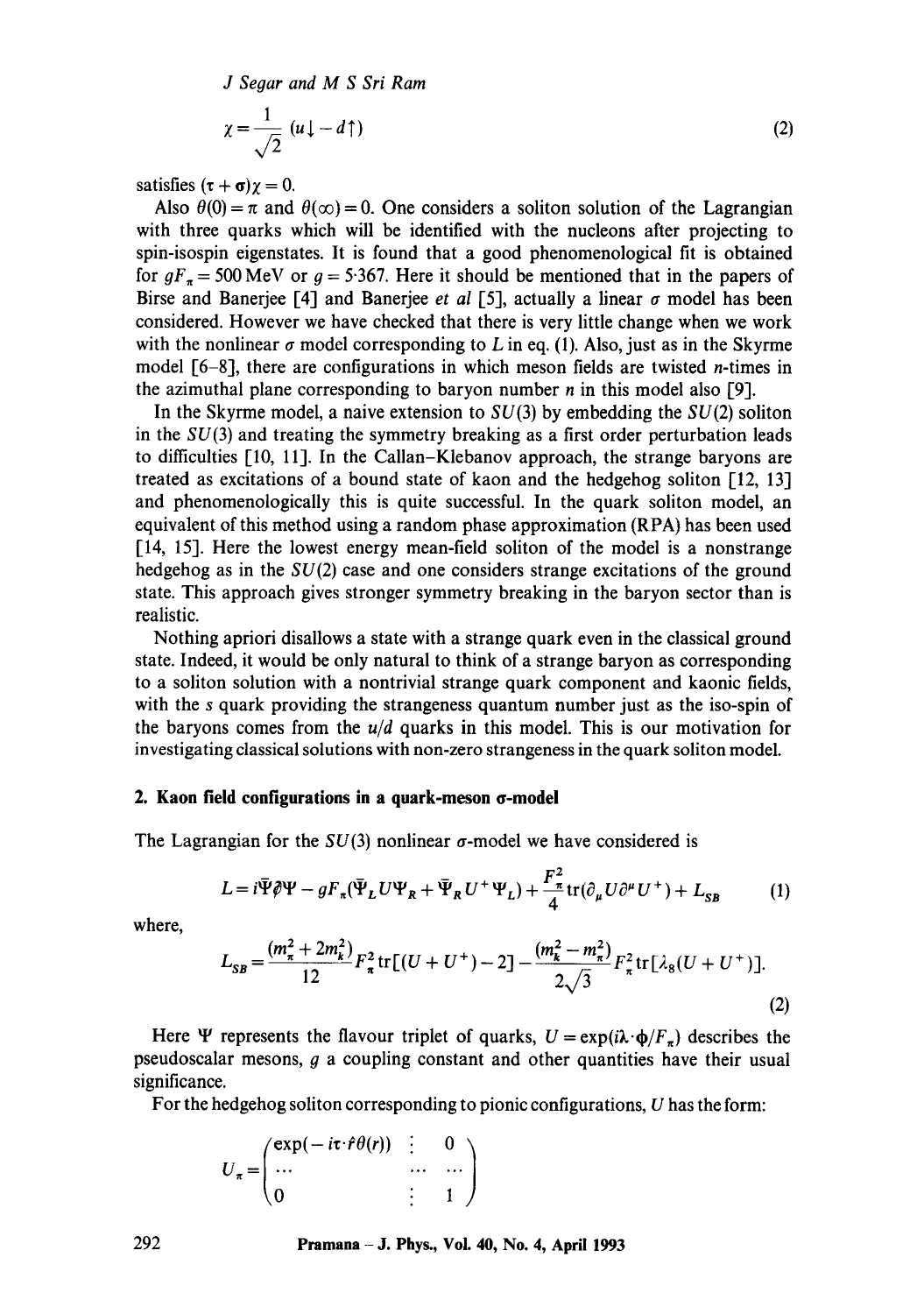*Strange solitons in a chiral quark-meson model* 

$$
= \begin{pmatrix} \cos \theta - i\tau \cdot \hat{r} \sin \theta & \vdots & 0 \\ \cdots & \cdots & \cdots \\ 0 & \vdots & 1 \end{pmatrix}
$$
 (3)

We are interested in configurations in which kaonic fields are also present. A simple ansatz for U for such configurations is

with

$$
U_k = \exp\bigg(i\sum_{i=4}^7 \lambda_i K_i\bigg).
$$
 (4)

A straightforward calculation gives

 $U = U_{\pi} U_{k}$ 

$$
U_k = \begin{pmatrix} 1 + \frac{KK^+(\cos k - 1)}{k^2} & \vdots & i \frac{\sin kK}{k} \\ \cdots & \cdots & \cdots \\ i \frac{K^+\sin k}{k} & \vdots & \cos k \end{pmatrix}
$$
(5)

where

$$
K = \left(\frac{K_4 - iK_5}{K_6 - iK_7}\right) \text{ and } k^2 = K^+ K. \tag{6}
$$

We have considered "s-wave kaons" for which  $K = K(r)$ . Let  $\Psi_1$  denote the  $u/d$ quark wavefunction corresponding to eigenenergy  $\varepsilon_1$  and  $\Psi_2$  denote the s quark wave function corresponding to an eigenenergy  $\varepsilon_2$  with

$$
\Psi_i = \begin{pmatrix} G_i \chi_i \\ i\sigma \cdot fF_i \chi_i \end{pmatrix} \exp(-i\varepsilon_i t), \quad i = 1, 2
$$
 (7)

where  $\chi_i$  denotes the spin-flavour wave function. Then, for a solution with *n u/d*-quarks and  $m$  s-quarks, the effective Lagrangian corresponding to this ansatz for  $U$  is

$$
L = in\overline{\Psi}_1 \hat{\theta} \Psi_1 - \frac{F_{\pi}^2}{2} \left( \frac{\theta'^2}{2} + \frac{2\sin^2 \theta}{x^2} \right) - \frac{F_{\pi}^2}{2} k'^2
$$
  
+ 
$$
im\overline{\Psi}_2 \hat{\theta} \Psi_2 - n g F_{\pi} [(G_1^2 - F_1^2) \cos \theta - 2G_1 F_1 \sin \theta] \frac{(1 + \cos k)}{2}
$$
  
- 
$$
m g (G_2^2 - F_2^2) \cos k + m_{\pi}^2 F_{\pi}^2 (\cos \theta - 1) \frac{(1 + \cos k)}{2} + m_{k}^2 F_{\pi}^2 (\cos k - 1).
$$
 (8)

The equations of motion derived from this Lagrangian are the following:

The *u-d* quark equations are:

$$
\left(-\frac{\partial}{\partial x} - \frac{\sin \theta (1 + \cos k)}{2}\right)G_1 - \left(-\bar{\varepsilon}_1 + \frac{\cos \theta (1 + \cos k)}{2}\right)F_1 = 0. \tag{9}
$$

**Pramana - J. Phys., Vol. 40, No. 4, April 1993 293**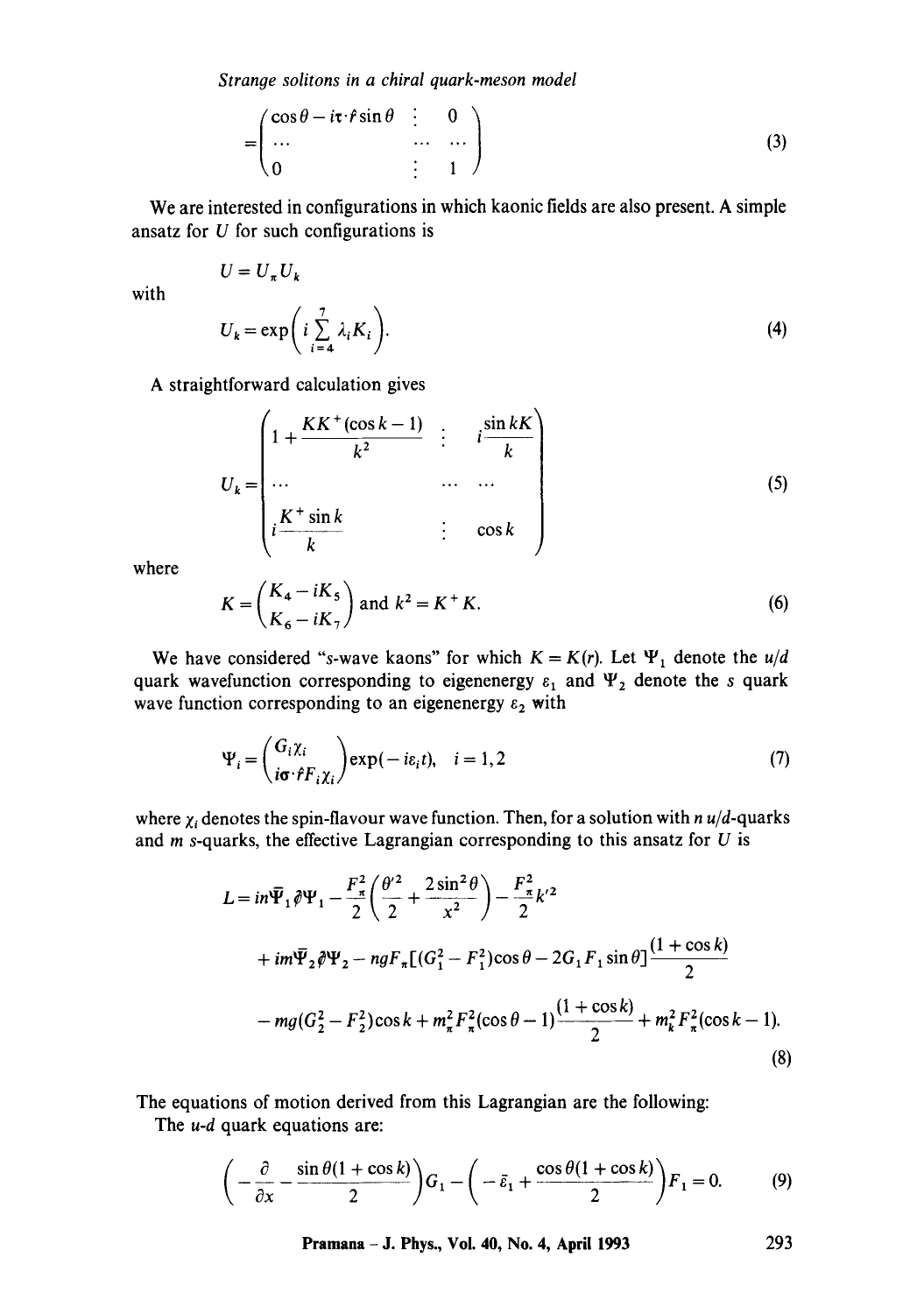*J Seoar and M S Sri Ram* 

$$
\left(-\frac{\partial}{\partial x} - \frac{2}{x} + \frac{\sin \theta (1 + \cos k)}{2}\right) F_1 - \left(-\bar{\varepsilon}_1 + \frac{\cos \theta (1 + \cos k)}{2}\right) G_1 = 0. \tag{10}
$$

The s quark equations are

$$
\left(-\frac{\partial}{\partial x}\right)G_2 - \left(-\bar{\varepsilon}_2 - \cos k\right)F_2 = 0.
$$
\n(11)

$$
\left(-\frac{\partial}{\partial x} - \frac{2}{x}\right)F_2 - (\bar{\varepsilon}_2 - \cos k)G_2 = 0.
$$
\n(12)

The equation for the 'pionic' function  $\theta(x)$  is:

$$
\theta'' + \frac{2\theta'}{x} - \frac{\sin 2\theta}{x^2} - \alpha^2 \frac{\sin \theta (1 + \cos k)}{2}
$$
  
+ 
$$
n g^2 [(G_1^2 - F_1^2) \sin \theta + 2G_1 F_1 \cos \theta] \frac{(1 + \cos k)}{2} = 0.
$$
 (13)

and the 'kaonic' function  $k(x)$  satisfies

$$
k'' + \frac{2k'}{x} + \frac{\sin k}{2} \bigg[ -\frac{\alpha^2}{2} (\cos \theta - 1) - 2\beta^2 + n g^2 ((G_1^2 - F_1^2) \cos \theta - 2G_1 F_1 \sin \theta) + 2m g^2 (G_2^2 - F_2^2) \bigg] = 0.
$$
 (14)

In these equations we have used the following dimensionless, scaled variables,

$$
x = gF_{\pi}r, G_i(x) = (gF_{\pi})^{3/2} G_i(r), F_i(x) = (gF_{\pi})^{3/2} F_i(r), \theta(x) = \theta(r),
$$
  

$$
K(x) = K(r), \bar{\varepsilon}_i = \frac{\varepsilon_i}{gF_{\pi}}, \alpha = \frac{m_{\pi}}{gF_{\pi}} \cdot \beta = \frac{m_k}{gF_{\pi}} \text{ with } i = 1, 2.
$$

The energy of such a configuration with *n u/d* quarks and *m s* quarks in units of  $gF_\pi$  is

$$
E = n\bar{\varepsilon}_1 + m\bar{\varepsilon}_2 + \int E_s 4\pi x^2 dx
$$
\n(15)  
\n
$$
E_s = \frac{1}{g^2} \left[ \frac{\theta'^2}{2} + \frac{\sin^2 \theta}{x^2} + \frac{k'^2}{2} + \alpha^2 (1 - \cos \theta) \frac{(1 + \cos k)}{2} + \beta^2 (1 - \cos k) \right].
$$

(16)

The fields are subjected to the boundary conditions  $F_i(0) = 0$ ,  $G_i(\infty) = 0$ ,  $\theta(0) = \pi$ and  $\theta(\infty) = 0$ ,  $k'(0) = 0$  and  $k(\infty) = 0$ , with  $i = 1, 2$ . These equations are solved using the standard boundary value routine COLSYS [16].

#### **3. Results and discussion**

For bound states with three quarks, the total energy must be less than  $3gF_{\pi}$ . We find that there are soliton solutions corresponding to bound states of 3s quarks and 2s,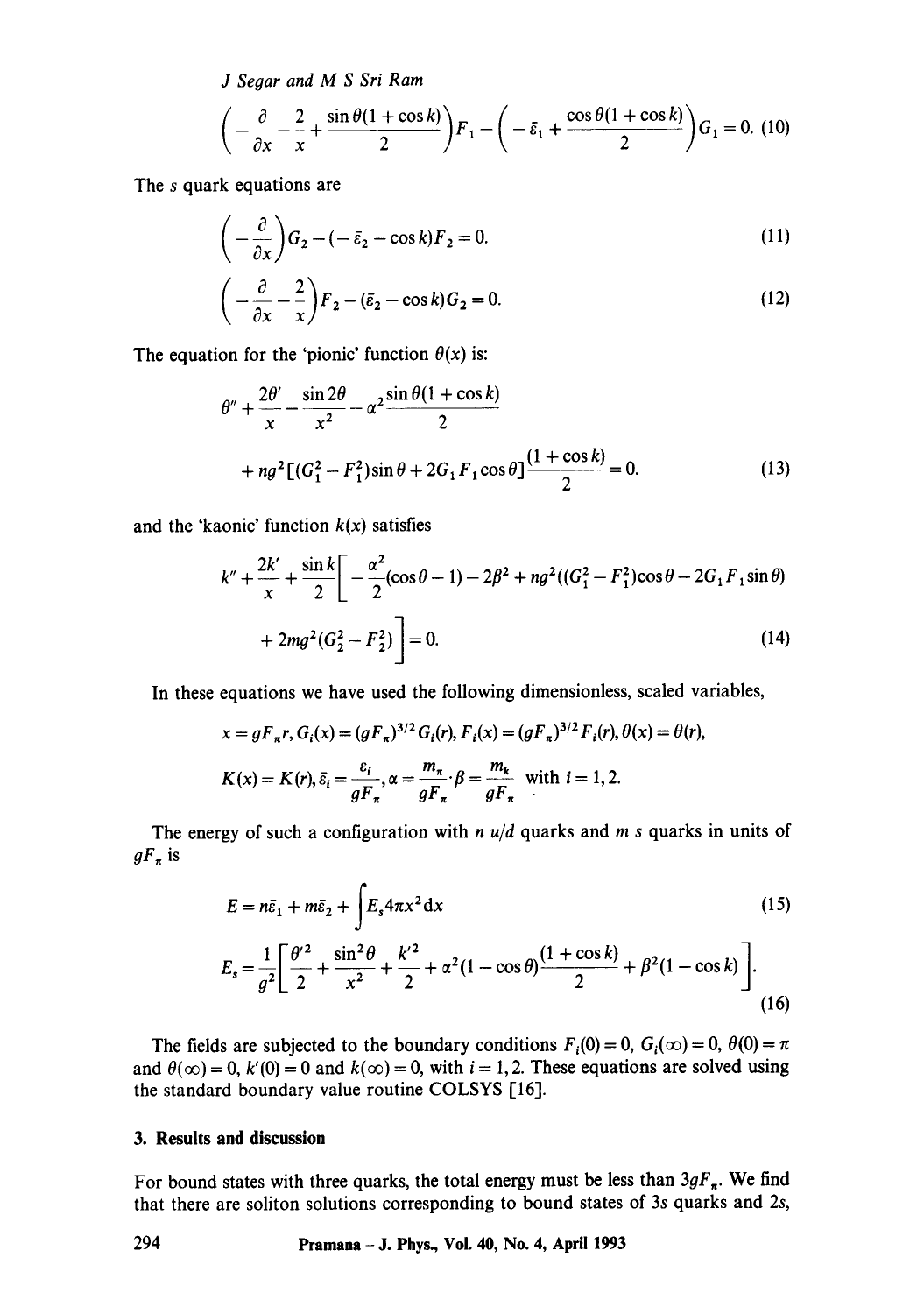

**Figure 1.** (a) Upper and lower components  $G_2$  and  $F_2$  of the quark wave function and (b)  $k(r)$  as a function of r for  $g = 9$  for the 3s-quark state.

| g      | $\tilde{\epsilon}_2$ | Scalar<br>energy(S) | Total energy<br>(in units of $gF_n$ ) |
|--------|----------------------|---------------------|---------------------------------------|
| $8-70$ | 0.683                | 0.954               | 3·00                                  |
| $9-00$ | 0.656                | 0.951               | 2.91                                  |
| $10-0$ | 0.580                | 0.919               | 2.66                                  |
| $11-0$ | 0.520                | 0.874               | 2.43                                  |
| $12-0$ | 0.471                | 0.825               | 2.24                                  |
| $13-0$ | 0.431                | 0.778               | 2.07                                  |
| $14-0$ | 0.397                | 0.733               | 1.92                                  |
| $15-0$ | 0.368                | 0.691               | 1.79                                  |

**Table 1.** The spectrum of 3-s states.

*lu/d* quarks corresponding to  $S = -3$  and  $-2$  in this model for  $g \ge 9.0$  only. We do not find any soliton corresponding to a  $S = -1$  state made up of 1s and  $2u/d$ quarks. The energies for different values of  $g$  are reproduced in tables 1 and 2. The wave function components  $G_2, F_2$  and the kaon function  $k(r)$  are portrayed in figure 1 for a typical value of  $g$  for the 3s quark soliton. We do not find any soliton solution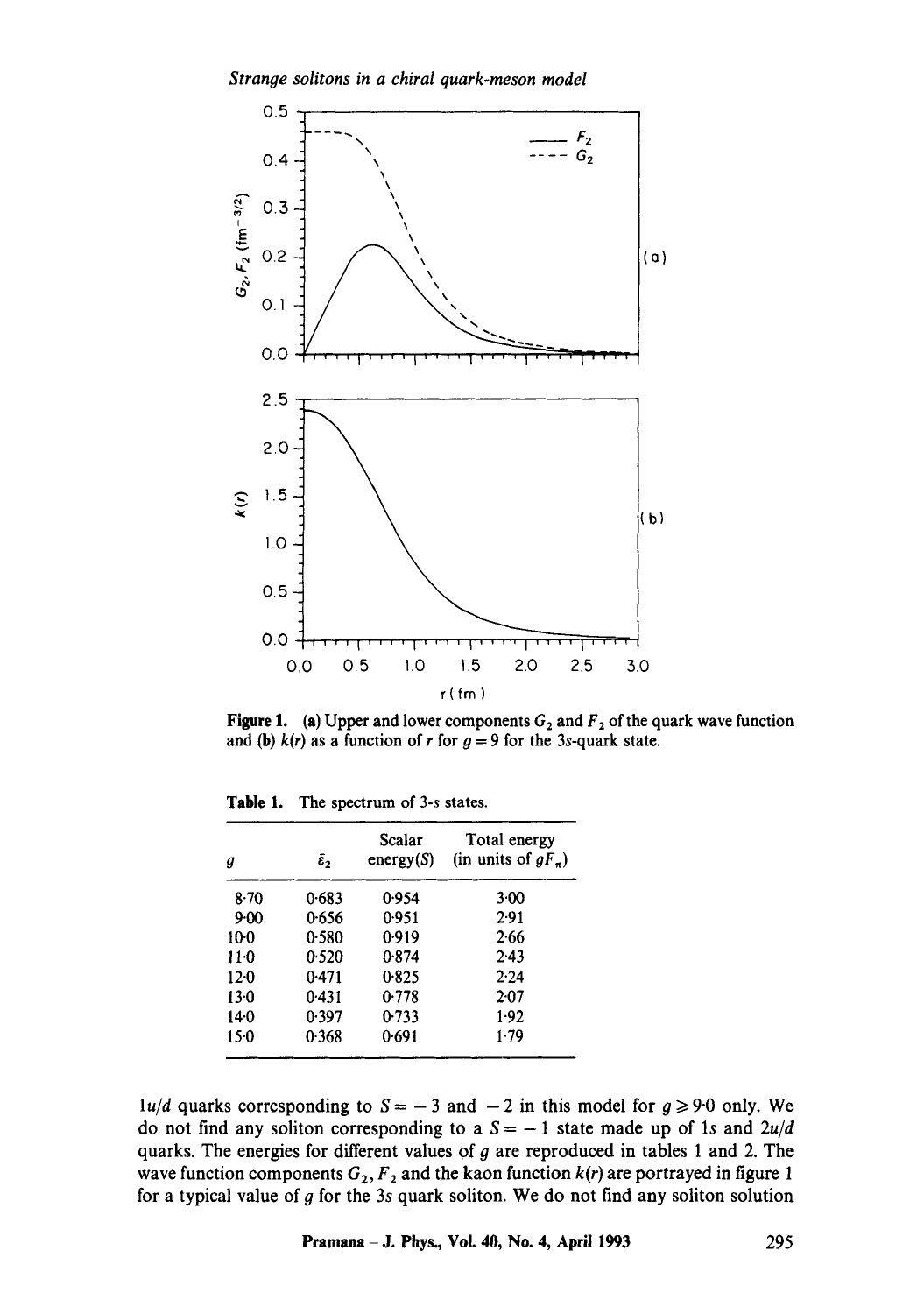*J Segar and M S Sri Ram* 

| а        | $\tilde{\varepsilon}_1$ | $\bar{\epsilon}$ | Total energy<br>(in units of $gF_{\pi}$ ) |  |  |
|----------|-------------------------|------------------|-------------------------------------------|--|--|
| $11-0$   | $-0.0409$               | 0.950            | 2.68                                      |  |  |
| $12 - 0$ | $-0.127$                | 0.958            | 2.52                                      |  |  |
| $13-0$   | $-0.198$                | 0.963            | 2.34                                      |  |  |
| $14-0$   | $-0.261$                | 0.968            | 2.23                                      |  |  |

**Table 2.** The spectrum of 2-u, d and 1-s states.

 $\varepsilon_1$  corresponds to the *u-d* eigenvalue and  $\varepsilon_2$ corresponds to the s-quark eigenvalue.

for "P-wave kaons" for which  $K$  has the form:

$$
K=\tau\cdot\hat{r}k(r)\chi
$$

where  $\chi$  is a 2 component object (with no space dependence).

Now, from proton and neutron masses, one expects a value of  $q \approx 5.4$  [4, 5]. Hence these solutions are unphysical on the face of it and do not correspond to the known strange baryons.

Now for phenomenological reasons, a symmetry breaking term of the form [17]:

$$
L'_{\rm sb} = -\operatorname{tr}[(\beta' T + \beta'' S)\partial_{\mu} U \partial_{\mu} U^{+} U + \text{h.c}]
$$

where  $\beta'$  and  $\beta''$  are constants, T and S are the matrices

| $(1 \ 0 \ 0)$ |  |                                                                                                                           |  |                                           |  |
|---------------|--|---------------------------------------------------------------------------------------------------------------------------|--|-------------------------------------------|--|
|               |  | $T = \begin{pmatrix} 1 & 0 & 0 \\ 0 & 1 & 0 \end{pmatrix}$ and $S = \begin{pmatrix} 0 & 0 & 0 \\ 0 & 0 & 0 \end{pmatrix}$ |  |                                           |  |
| $(0 \ 0 \ 0)$ |  |                                                                                                                           |  | $\begin{pmatrix} 0 & 0 & 1 \end{pmatrix}$ |  |

has been considered in the literature. For a good fit of the mesonic masses and decay constants,  $\beta' = -26.4 \text{ MeV}^2$  and  $\beta'' = -985 \text{ MeV}^2$ . We have included this term also and found that it has a negligible effect on the results (less than  $1\%$ ).

To conclude, a simple ansatz for the meson fields in a quark soliton model with  $SU(3) \times SU(3)$  symmetry does not lead to a satisfactory picture of strange baryons. The fault could be in the form of the ansatz and/or assumption of  $SU(3) \times SU(3)$ invariance of the quark-meson coupling.

## **Acknowledgement**

The authors acknowledge the support of Department of Atomic Energy, India through a project. We thank M V N Murthy and R Shankar for making COLSYS accessible to us.

## **References**

- [1] T H R Skyrme, *Proc. R. Soc. (London)* A260, 127 (1961)
- [2] I Zahed and G E Brown, *Phys. Rep.* 142, 1 (1986)
- [3] S Kahana, G Ripka and V Soni, *Nucl. Phys.* A415, 351 (1984)
- [4] M C Birse and M K Banerjee, *Phys. Rev.* D31, 118 (1984)
- [51 M K Banerjee, W Browniowski and T D Cohen, in *Chiral solitons* edited by K F Liu (World Scientific, Singapore, 1987)